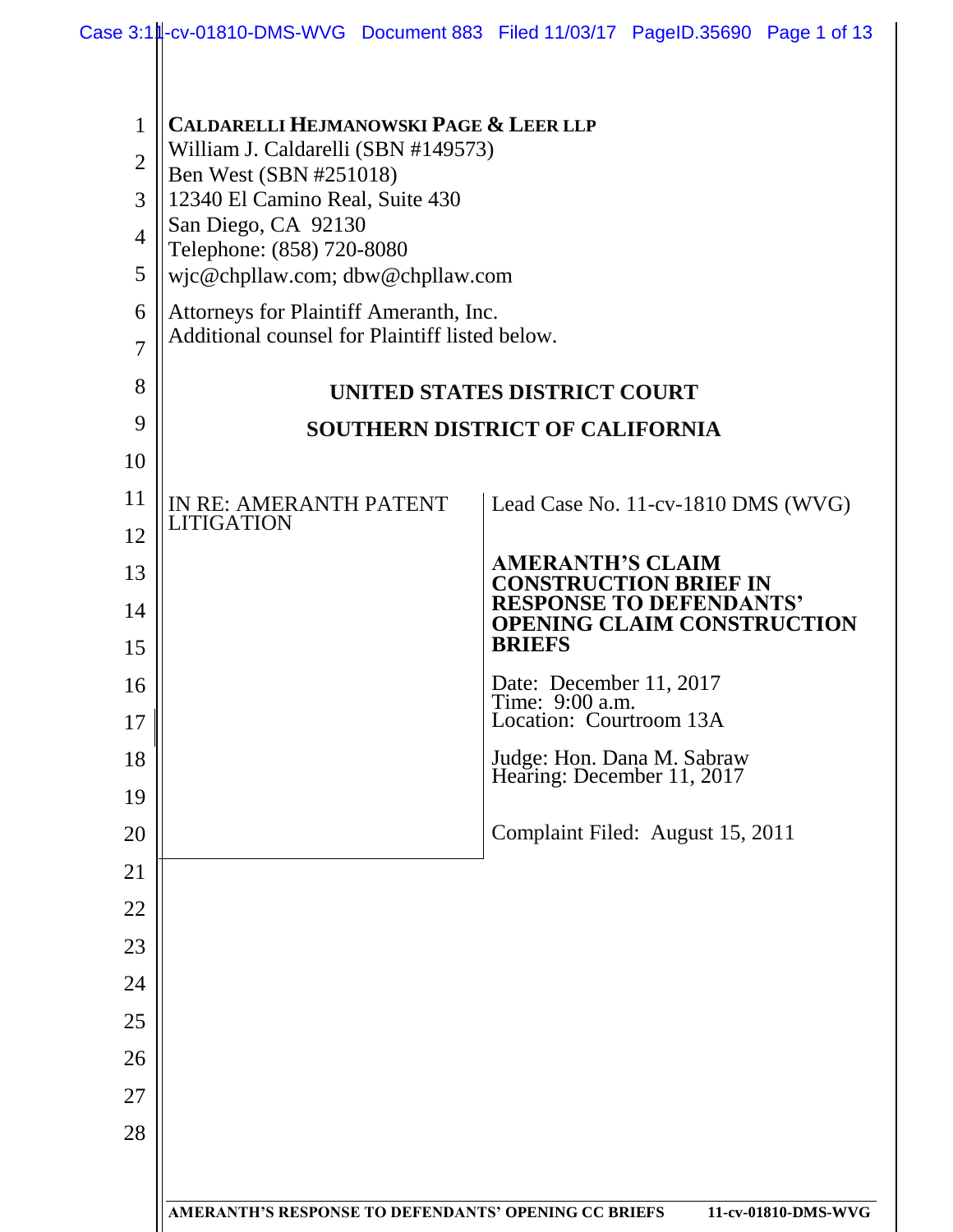| $\mathbf{1}$   | <b>Additional counsel for Plaintiff Ameranth, Inc.:</b>    |  |
|----------------|------------------------------------------------------------|--|
| $\overline{2}$ | <b>FABIANO LAW FIRM, P.C.</b>                              |  |
| 3              | Michael D. Fabiano (SBN #167058)                           |  |
| $\overline{4}$ | 12526 High Bluff Drive, Suite 300                          |  |
| 5              | San Diego, CA 92130<br>Telephone: (619) 742-9631           |  |
| 6              | mdfabiano@fabianolawfirm.com                               |  |
| 7              | <b>OSBORNE LAW LLC</b>                                     |  |
| 8              | John W. Osborne (Appointed Pro Hac Vice)                   |  |
| 9              | 33 Habitat Lane<br>Cortlandt Manor, NY 10567               |  |
| 10             | Telephone: (914) 714-5936                                  |  |
| 11             | josborne@osborneipl.com                                    |  |
|                | <b>WATTS LAW OFFICES</b>                                   |  |
| 12             | Ethan M. Watts (SBN #234441)                               |  |
| 13             | 12340 El Camino Real, Suite 430                            |  |
| 14             | San Diego, CA 92130<br>Telephone: (858) 509-0808           |  |
| 15             | Facsimile: (619) 878-5784                                  |  |
| 16             | emw@ewattslaw.com                                          |  |
| 17             | <b>WITKOW BASKIN</b>                                       |  |
| 18             | Brandon Witkow (SBN 210443)                                |  |
| 19             | 21031 Ventura Blvd., Suite 603<br>Woodland Hills, CA 91364 |  |
| 20             | Tel: (818)296-9508                                         |  |
|                | Fax: (818)296-9510                                         |  |
| 21             | bw@witkowlaw.com                                           |  |
| 22             |                                                            |  |
| 23             |                                                            |  |
| 24             |                                                            |  |
| 25             |                                                            |  |
| 26             |                                                            |  |
| 27             |                                                            |  |
| 28             |                                                            |  |
|                | $\overline{\textbf{ii}}$                                   |  |
|                |                                                            |  |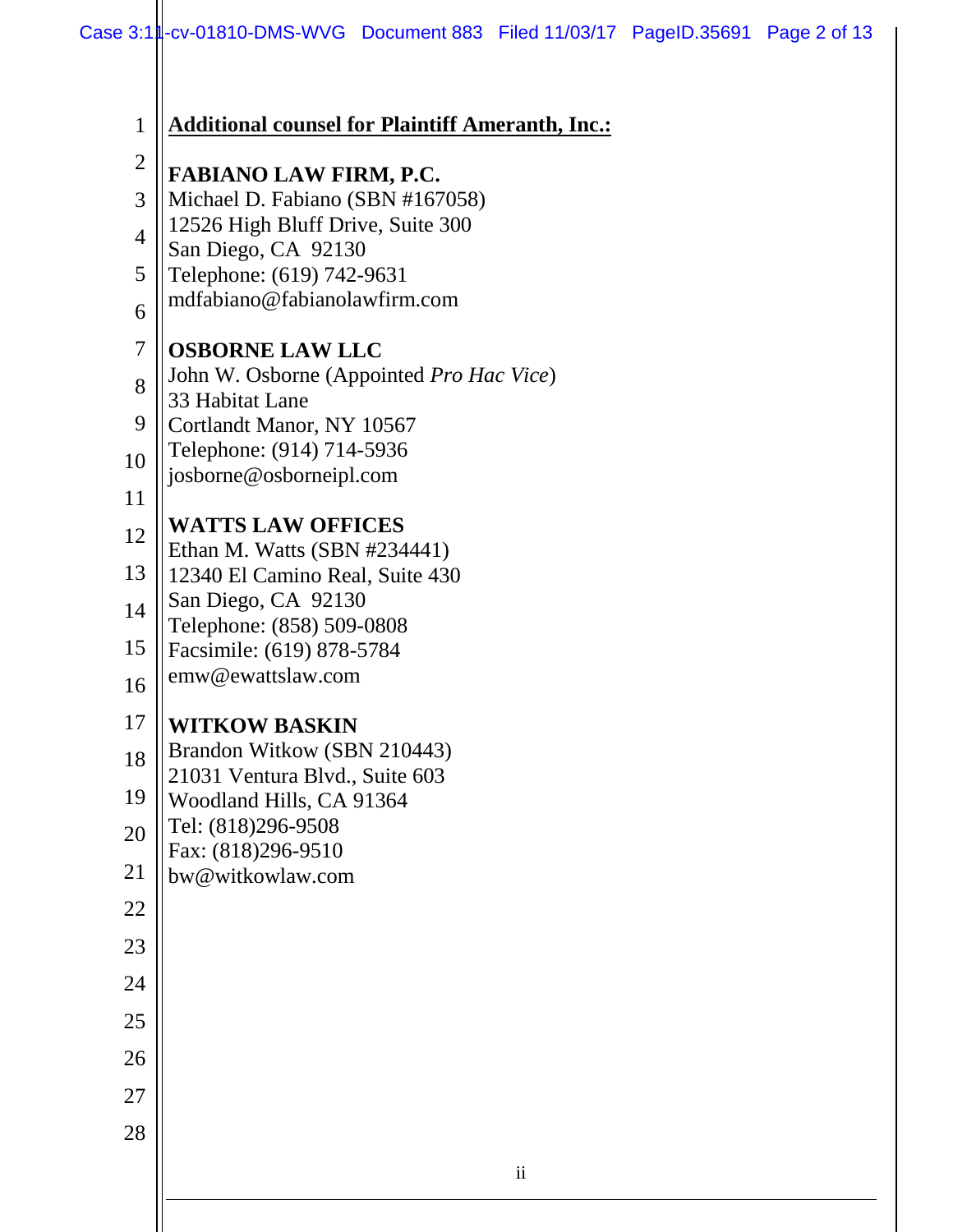| 1              | Pursuant to Patent L.R. 4.2 and the Court's Orders of Feb. 14, 2017 (Doc.                                                                                            |  |  |  |  |
|----------------|----------------------------------------------------------------------------------------------------------------------------------------------------------------------|--|--|--|--|
| $\mathfrak{2}$ | 623), July 6, 2017 (Doc. 775) and Aug. 16, 2017 (Doc. 782), Ameranth hereby                                                                                          |  |  |  |  |
| 3              | presents its Claim Construction Brief in Response to Defendants' Opening Claim                                                                                       |  |  |  |  |
| $\overline{4}$ | Construction Briefs (Docs. 866, 867, 870).                                                                                                                           |  |  |  |  |
| 5              | "wireless handheld computing device"<br>1.                                                                                                                           |  |  |  |  |
| 6              | Defendants argue that "handheld" is met by any device that can be held with                                                                                          |  |  |  |  |
| $\overline{7}$ | two "hands," as opposed to the clearly correct construction that requires the device                                                                                 |  |  |  |  |
| 8              | to be sized to <i>fit in one hand</i> and be used with the other hand.                                                                                               |  |  |  |  |
| 9              | Tellingly, Defendant Apple "does not join" the Joint Defendant Groups'                                                                                               |  |  |  |  |
| 10             | ("JDG") position (Doc. 866 at 23, fn.21). It is clear why Apple, producer of the                                                                                     |  |  |  |  |
| 11             | iPhone and which has extensive knowledge and experience with "handheld                                                                                               |  |  |  |  |
| 12             | computing devices," would not join Defendants' proposal. Apple has numerous                                                                                          |  |  |  |  |
| 13             | issued patents in which it defines "handheld computing device" as follows:                                                                                           |  |  |  |  |
| 14             | The present invention relates generally to <i>portable</i> computing devices.                                                                                        |  |  |  |  |
| 15             | The invention relates, in one embodiment, to a handheld<br>computing device.  sized for one-handed operations and placement                                          |  |  |  |  |
| 16             | into small areas <i>such as a pocket</i> For hand held devices, it is                                                                                                |  |  |  |  |
| 17             | typically preferred to use a shape that better <i>fits the hand</i> (e.g., form<br>fits) dimensioned to fit comfortably <i>within a user[']s hand</i> .              |  |  |  |  |
| 18             | U.S. Pat. No. 7,515,431 at 1:24-25, 2:26-27, 5:9-11, 5:59-61, 9:47-48 (Exh. 19)                                                                                      |  |  |  |  |
| 19             | (emphasis added). Apple itself has thus defined handheld as a device that is sized                                                                                   |  |  |  |  |
| 20             | to fit into a hand. <sup>1</sup>                                                                                                                                     |  |  |  |  |
| 21             | The '077 patent describes "one handed" computing device use, contrary to                                                                                             |  |  |  |  |
| 22             | the JDG's assertion (Doc. 866 at 23-24). See, e.g., '077 Figure 8 and accompany-                                                                                     |  |  |  |  |
| 23             | ing text (Doc. 865-7 at 3:51-52, 60-64; 4:9-12, 17-21), which discloses that a                                                                                       |  |  |  |  |
| 24             | waiter may enter manual handwriting modifications on the handheld device display                                                                                     |  |  |  |  |
| 25             |                                                                                                                                                                      |  |  |  |  |
| 26             | <sup>1</sup> Apple also distinguished "handheld" from "portable." Handheld is a subset of                                                                            |  |  |  |  |
| 27             | "portable" as Ameranth explained. Even the JDG's own expert, Dr. Franz,<br>understood that laptops are "portable" but are <u>not</u> "PDAs." See Franz U.S. Pat. No. |  |  |  |  |
| 28             | 7,117,488 at 3:30-33 (Exh. 22).                                                                                                                                      |  |  |  |  |
|                |                                                                                                                                                                      |  |  |  |  |
|                |                                                                                                                                                                      |  |  |  |  |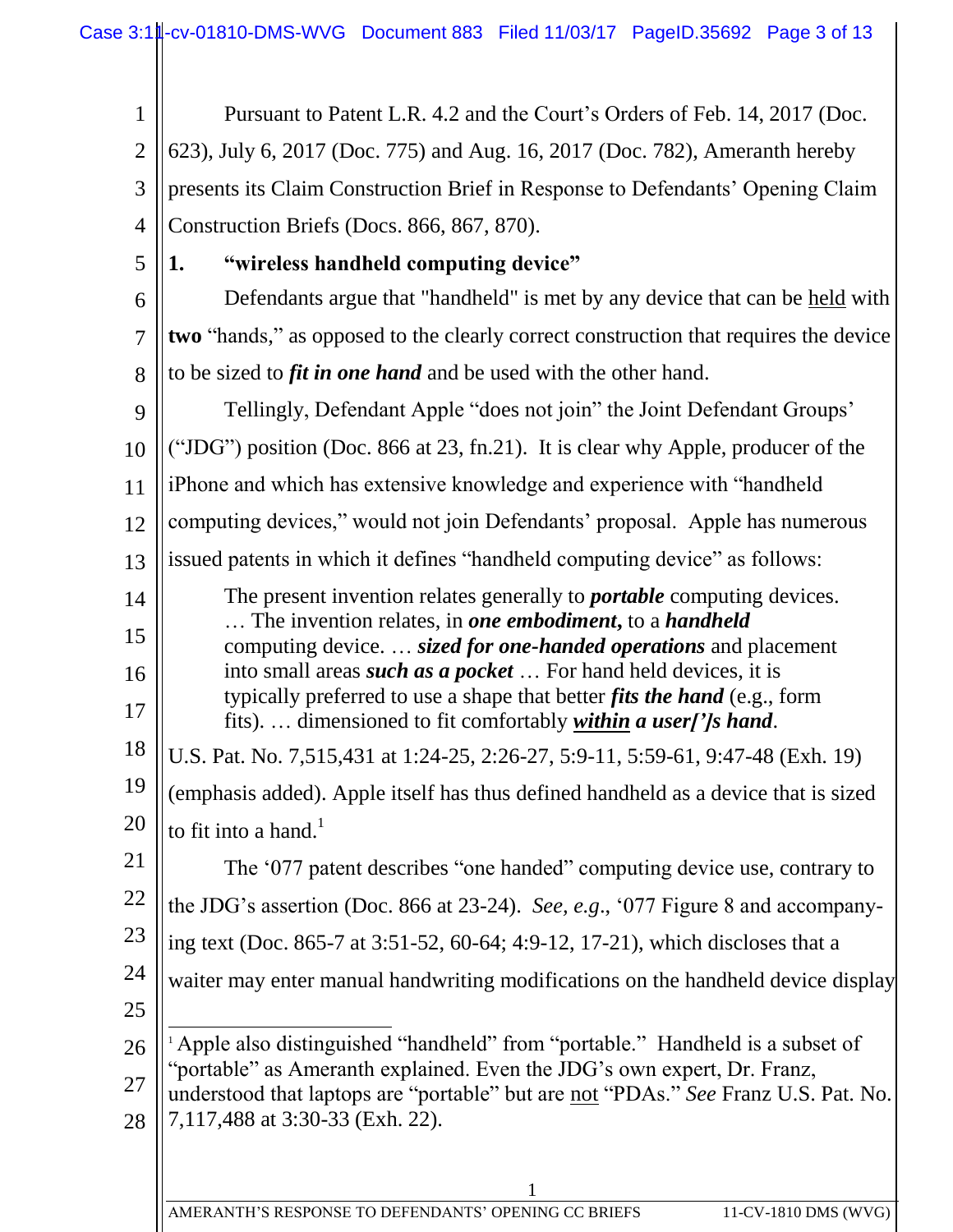1 2 screen. Unless the waiter has three hands, the waiter will hold the handheld device in *one* hand while entering the manual modification with the other hand.

3

## **2. "synchronized"/"synchronous"**

4 5 6 7 8 9 10 11 The JDG's attempt to equate "synchronize" with "real time" and "automatic" are unsupported and inconsistent with the claims and intrinsic evidence. For example, claim 9 element "e" recites "automatically" generating a menu configuration. Claim 1 does not. If "automatic" functionality was not different from "synchronize" and/or "real time," the claims would not have been structured differently in this regard. Moreover, the specification discloses many different types of timing of the "synchronization," only one of which is real time (as discussed in greater detail below with regard to Term/Phrase 6).

12

## **3. "Web page"**

13 14 15 16 The JDG's position that the jury should be left to decide the technical meaning of Web page in 1999 is wrong. The World Wide Web Consortium (Doc. 865-17) defined it in 1999. The jury should not be left floundering for an understanding of something that has been defined clearly and is not disputable.

17

## **4. "graphical user interface"**

18 19 20 21 22 23 The JDG stated that "`provided by an operating system' adds no meaning to the term 'GUI' because the claimed operating system includes the GUI." Doc 866 at 25. Thus, the JDG admits that a "GUI" recited in the claims is provided by an OS. Ameranth submits that making this admitted requirement explicit with regard to all of the recited GUIs, including the handheld device GUIs, is necessary for clarity and consistency across all of the elements in all of the claims.

24

25

26

27

28

#### **5. "communications control software enabled to"**

The JDG attempt to reduce this element to generic "software." It is not simply "software," and "communications control" are not nonce words as IPDEV's expert confirmed. Stevenson 8-25-17 Dec. at 24-25 (Exh. 23). A POSA would recognize the CCS as structure. Shamos Tr. 146-48, 155-56, 161-63 (Exh. 20).

2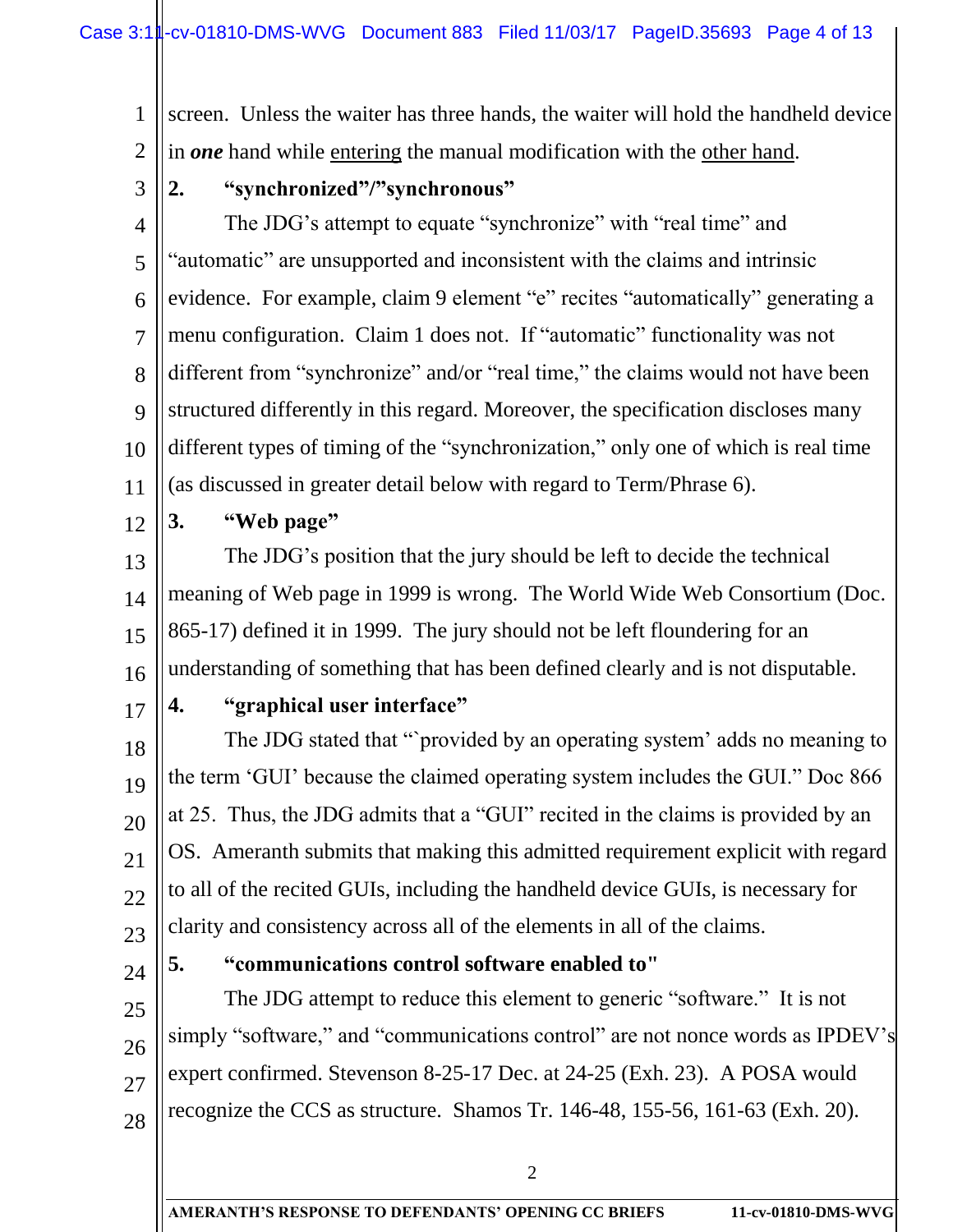1 2 3 4 5 6 7 8 9 10 11 12 13 14 15 16 The JDG's reliance on cases finding no structure in generic terms such as "compliance," "distributed learning control" and "colorant selection" is of no moment. The recited CCS would have been understood by a POSA to have a sufficiently definite meaning as the name for structure. *Id*.; *see also* Exh. 23 at 24- 25. Further, the JDG's expert Franz admitted that a "communication controller" connotes definite structure to a POSA. Franz Dec. ¶ 38, fn. 1 (Doc. 866-1). Franz further admitted that a communication controller provides functions of "sending, receiving, deciphering and checking transmissions for errors." Franz Tr. 206-208 (Exh. 21). He further admitted that the specification "might provide structure" for such functionality, but, stunningly, he had "not spent the time and the detail" to even analyze whether it did or not. *Id* at  $210<sup>2</sup>$  A communication controller is configured by communications control software. There is thus no discernable basis for deeming one structural but the other non-structural. If a POSA would recognize the controller as structure, the same POSA would recognize that the software which provides the controller's capabilities also has a specific structure. Dr. Franz's admission thus refutes his ultimate conclusion.

17 18 19 20 21 22 The JDG and their expert Franz assert that a "step-by-step" algorithm is required to support all software limitations,<sup>3</sup> but neither offered authority for such an overly restrictive requirement. Rather, with respect to software limitations, "the patent need only disclose sufficient structure for a person of skill in the field to provide an operative software program for the specified function." *Typhoon Touch* 

- 23  $\overline{a}$  $2^2$  Dr. Franz did not consider the '077 disclosure of "communications controller" (Doc. 865-7 at 10:41-60) nor Figure 9, which indisputably shows the
- 24 25 26 "communications controller" dead center in the Figure. Dr. Franz ignored these disclosures because he did not believe they were "directly related" to the CCS or he believed that they were outside the scope of his Section 112(6) analysis. Franz Tr. 203-04, 209-10 (Exh. 21).
- 27 28  $3$  Franz also said that all claimed "software [] requires [] an algorithm that does these steps." Exh. 21 at 57. Franz thus skipped over a determination of whether 112(6) was applicable, and thus did not perform a correct analysis.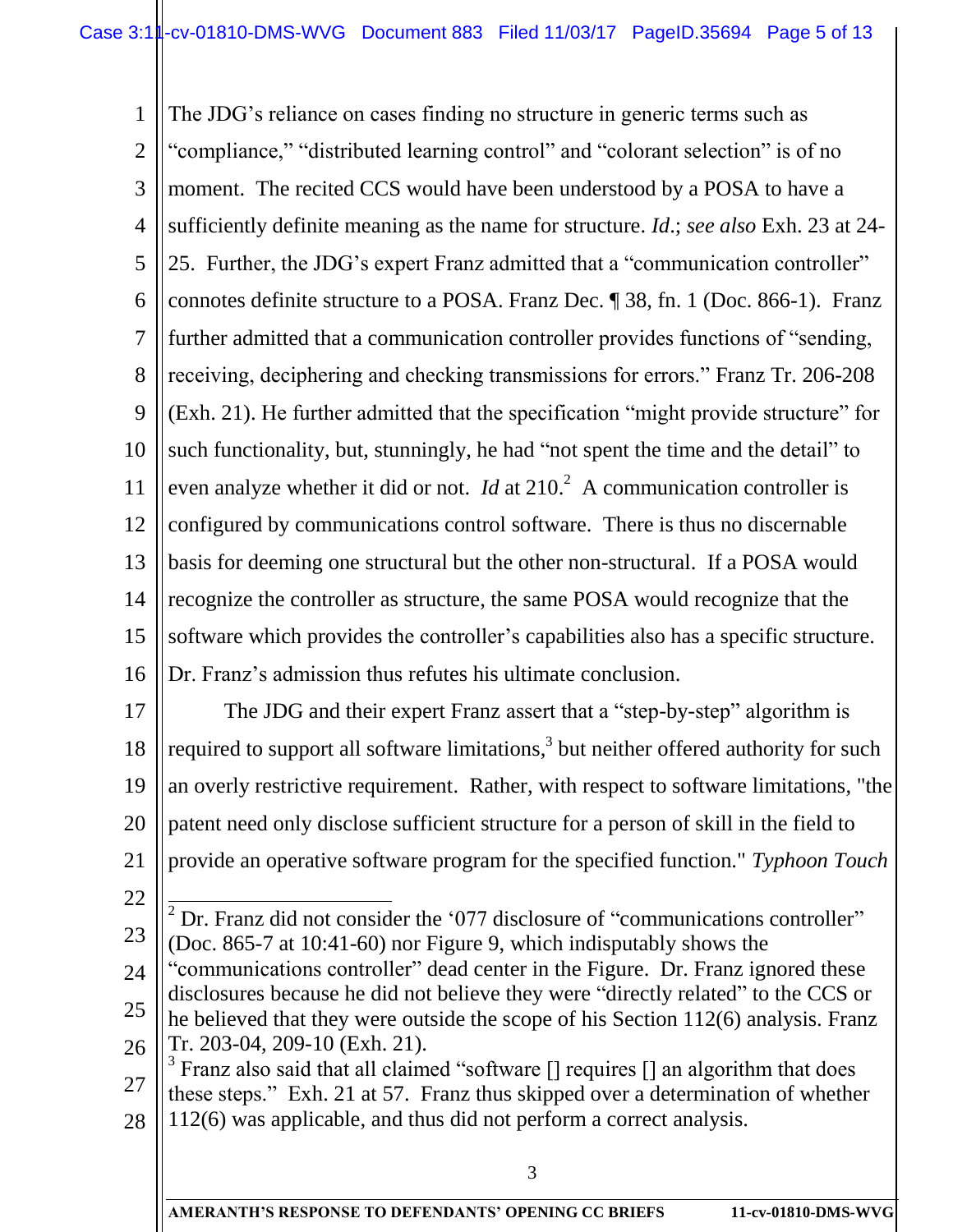1 2 3 4 5 6 7 8 9 10 11 12 13 14 15 16 17 18 19 20 21 *Techs., Inc. v. Dell, Inc.*, 659 F.3d 1376, 1385 (Fed. Cir. 2011). Moreover, as detailed in Ameranth's Opening Brief, recitation of a claim limitation's connections, functions and operation in the remainder of the claim removes the limitation from Section  $112(6)$ .<sup>4</sup> Ameranth demonstrated in its Opening Brief and supporting Declaration of Dr. Shamos that a POSA would recognize from the interconnections and requirements between all of the recited software and hardware elements that definite structure is conveyed by the claims. This is in addition to Dr. Shamos's explanation that CCS is not a nonce word, but rather conveys a specific structure in and of itself, and the proper understanding of the structure for CCS is informed by the remainder of the claim. Shamos Tr. 146-48, 155-56, 161-63 (Exh. 20). In contrast, Dr. Franz's opinions did not consider any claim terms other than CCS and MCS. Franz Tr. 30-32 (Exh. 21). Regarding other terms, including the critical "master database" and its "file structure," he simply "had no opinion on whether they provide structure." *Id*. at 38-39. He thus did not consider the claims as a whole, nor was he even aware of such a requirement. *Id.* Thus all of his opinions are legally flawed and must be disregarded. The CCS element is not governed by Section 112(6). However, even if it were, the element and its claim-defined structure and function are supported by corresponding structure in the specification.<sup>5</sup> The "synchronous" invention of the `077 patent as claimed produces a "consistent" (synchronized) user interface across  $\overline{a}$ <sup>4</sup> *Apple, Inc. v. Motorola, Inc*., 757 F. 3d 1286, 1299 (Fed. Cir. 2014); *see also* 

22 23 24 25 26 *Collaborative Agreements v. Adobe*, Case 3:15-cv-03853, Doc. 128 at 10 (N.D. Cal. Dec. 2, 2015) (post *Williamson*, rejecting alleged 112(6) applicability to "code segment" because it connotes structure and is thus not a nonce word, and that the claimed functions describe the operation with specificity) (Exh. 24). "[R]equiring the patent to describe precisely how the claimed functions are achieved or how a person of ordinary skill in the art could make and use the invention goes beyond the threshold trigger for the application of § 112 ¶ 6." *Id*. at 10.

27 28 <sup>5</sup> "Disclosure of corresponding structure applies only if a court holds that § 112  $\P$  6 applies." *Collaborative v. Adobe*, Exh. 24 at 11. Thus, the corresponding structure issue only arises after a determination of § 112(6) applicability has been made.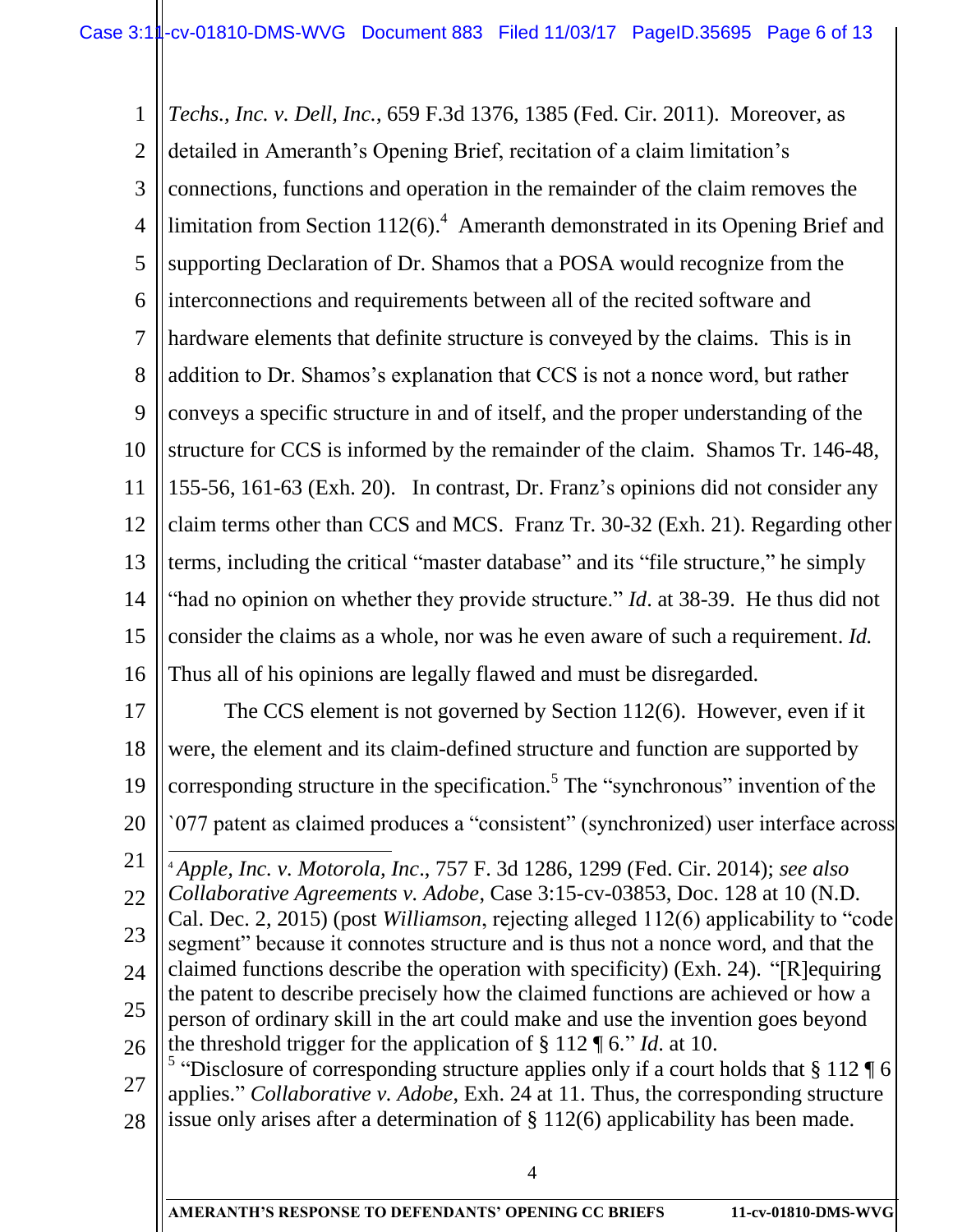1 2 3 4 disparate elements of the system which is provided by the claimed MCS and CCS and their integrated interactions with the other elements/functions of their respective claims. Disclosure providing structure corresponding to these terms is found, *e.g*., throughout the entirety of the specification and Figures.

5 6

7

8

9

10

11

12

## **6. "real time synchronous communications to and from …" / "synchronize the hospitality application information in real time between …"**

The JDG argues that the specification and prosecution history require "real time" to be "instantaneous." They point to "instant" in the Summary of the Invention. But they fail to point out that the same Summary also refers to "fast," "real time," "dial up modem" and "batch processing" as "timing" embodiments. Further, there is no equation of "real time" to "instant/instantaneously" because each of the occurrences of these terms is separate and apart from "real time."

13 14 15 16 17 18 19 20 21 22 23 24 25 26 27 28 As to the prosecution statements regarding the Olewicz reference, the distinction made was that the Olewicz menu was static whereas the claimed system sent out whatever was in the master database/master menu. Being real time synchronous does not mandate "knowing" that an item is available. It only mandates that whatever is in the master database/menu is synchronized on the handheld. If the master database/menu has been updated to reflect what is then available in the kitchen, the handheld will have that information. But if there is a no real time updating of the master database/menu reflecting an item as unavailable, then the handheld device will have incorrect information. But even if the master database/menu is not "current," the system is still real time synchronous per the claims if it sends out what is in the master database/menu in real time to make the master and handheld consistent. The prosecution statement was not an assertion that the claimed system would "know" if an item is available in "the real world" when an order is entered. It was a statement that by admitting its system did not (and could not) know, Olewicz admitted that it taught away from a real time synchronous system, *i.e*., it admitted that there was no real time

5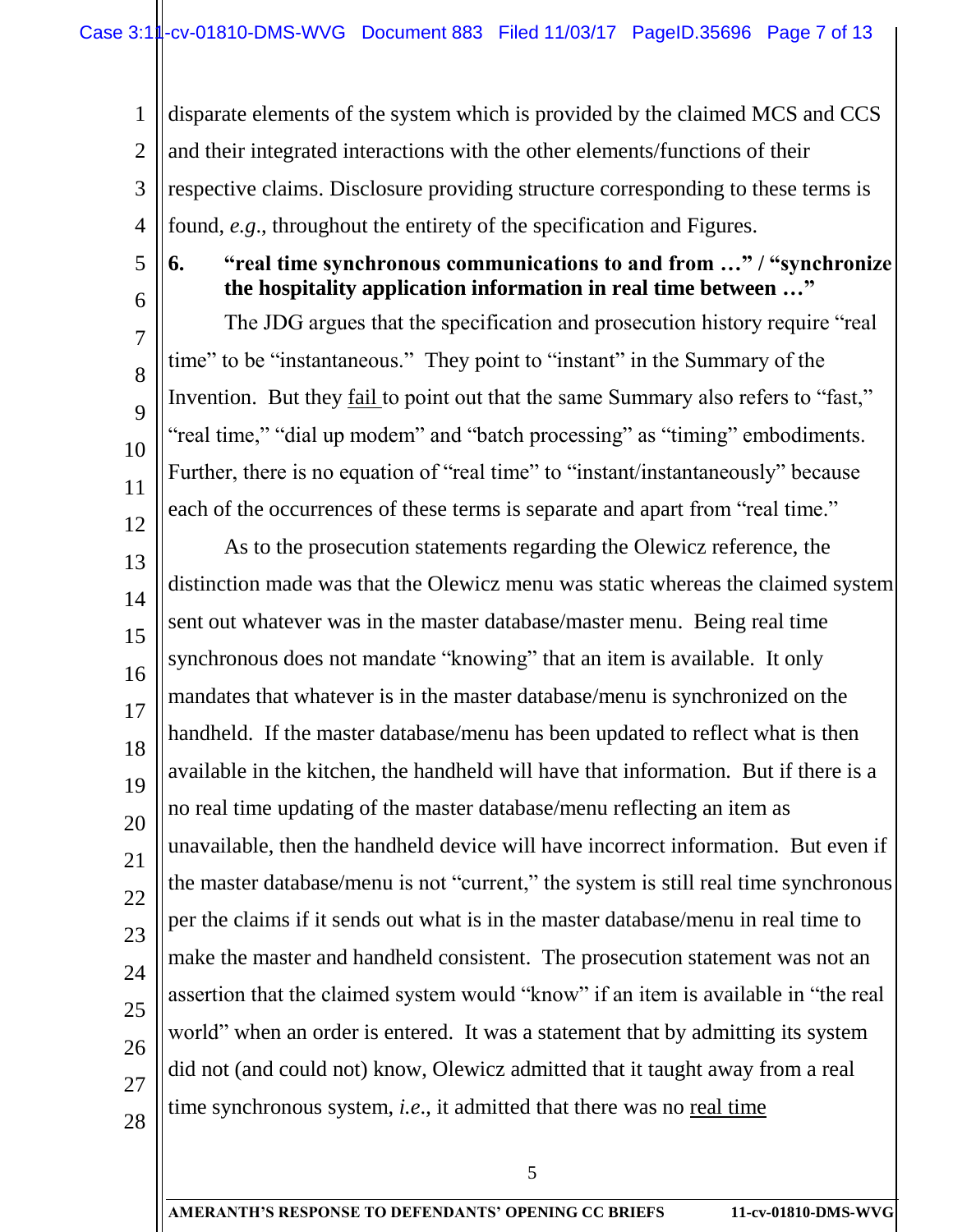1 2 synchronization of a master menu/database with a handheld device. Olewicz did not synchronize anything under a "real time" synchronous regime.<sup>6</sup>

3 4 5 6 7 8 9 10 11 12 13 The JDG also mischaracterized Ameranth's arguments regarding the Angwin reference. In Angwin, a mobile device constantly broadcast a request for cell phone services because the available services/locations were always changing. In contrast, in the '077 claims, a handheld device connected in the system to the master menu/database does not have to constantly broadcast requests for updates because it is "linked" as stated by Ameranth in the January 2009 Amendment (Doc. 866-4 at 26). Ameranth's distinction was that the claimed system did not have to keep requesting services because (1) it never had to send a request for services in the first place (because the claims (then-pending and issued) did not relate to finding services) and (2) because components/devices that are "linked" in the claimed system do not have to continuously look for each other.

14 15 16 17 18 19 20 21 22 23  $24$ Still further, the only real time requirement in the claims pending at the time (claims 103 and 118) which Angwin was asserted against was to synchronize (in real time) the master menu and second (generated) menu. (Doc. 866-4 at 2-3, 4-6). There was no requirement to transmit to a handheld in real time or otherwise. Thus there was nothing in the relevant then-pending claims about either "pushing" or "pulling" anything to a handheld device. The terms the JDG proposed for construction were the synchronous communications to and from the handheld device (claims 1 and 9) and the "synchronization between" limitations of claim 13. Neither was in the then-pending claims which Angwin was applied against. Thus, Ameranth's prosecution statement does not relate to the actual elements before the Court in this proceeding.

25

Still further as to the Jan. 23, 2009 Amendment (Doc. 866-4), there was no

26

27 28 <sup>6</sup> Still further, Ameranth distinguished Olewicz as <u>not</u> receiving an update. This was the opposite of the JDG's assertion that Ameranth distinguished on the basis that mobile devices in Olewicz "receive an update." Doc. 866 at 12.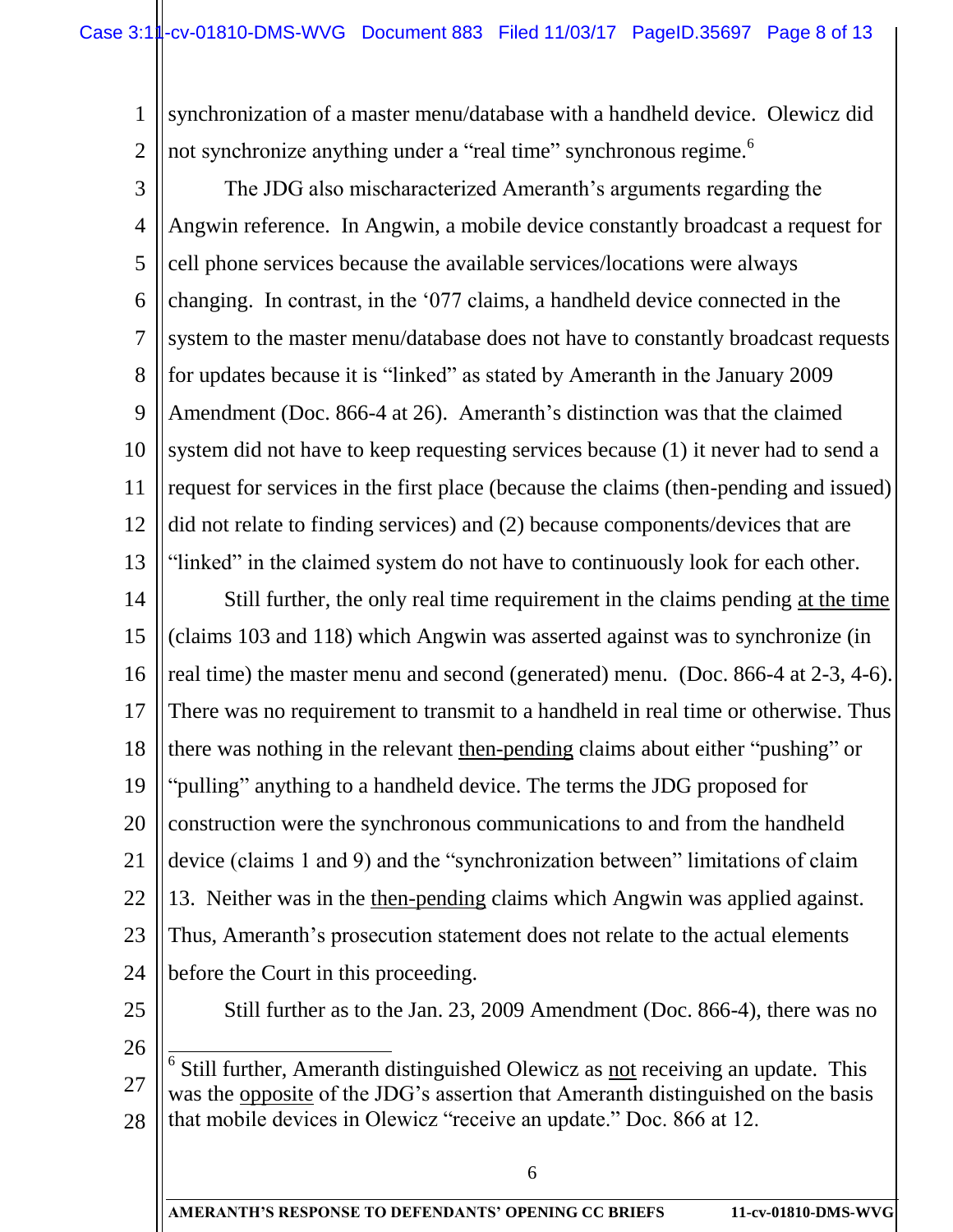1 2 3 4 5 6 7 8 9 "automatic" recitation in the then-pending independent claims. Several dependent claims (*e.g*., claims 104, 105) added "automatic," thus mandating that "automatic" was not "real time." Further, the "automatic" recitations in the dependent claims at the time compel that "a request for update" was not precluded by the independent claims (even assuming "automatic" means "without a request for update" as asserted by the JDG, which is wrong). Since "automatic" functionality was added by the dependent claims, the independent claims were not necessarily limited to automatic functionality. Thus Ameranth did not distinguish the independent claims from either Olewicz or Angwin based on "automatic."<sup>7</sup>

10 11 12 13 GrubHub's attempt to import an unclaimed "know" requirement fails for the reasons discussed above regarding the prosecution statements respecting Olewicz and Angwin. GrubHub completely mischaracterized the references and the statements relating to the references, just as the JDG did.<sup>8</sup>

14

# **7. "[generate/format] a programmed handheld [menu] configuration"**

15 16 17 18 There is nothing in the claims or prosecution history which limits the claims to generating/formatting handheld configurations "solely at a central server." Ameranth's expert did not agree with Defendants on this point nor that no "configuration/formatting" can occur on/at the handheld. A POSA would know

- 19 that the PHMC and PHC must be designed for and **integrated/integral** with the
- 20 mobile OS/GUI of the handhelds. Ameranth's expert merely opined that the

21 22 23 24 25 26 <sup>7</sup> The JDG also referred to the Kinebuchi reference in support of their argument that real time means "instantaneous. They point to Kinebuchi's off line/batch processing as supposedly meaning that real time has to be instantaneous. That is a gross mischaracterization. The '077 disclosure includes batch processing, but it is not claimed in the '077 patent. The specification's use of "instantaneous" and "instant" embodiments cannot be read into these claims because the specification discloses a myriad of different "synchronization speed" embodiments, including "fast," "real time," "regular modem dial up" and "batch processing." <sup>8</sup> The claims do not require "knowing" what is available in the "real world" as

27 28 GrubHub asserts, only synchronizing what is in the master menu/database with a handheld device and, with regard to claims 13, with a Web server and Web page.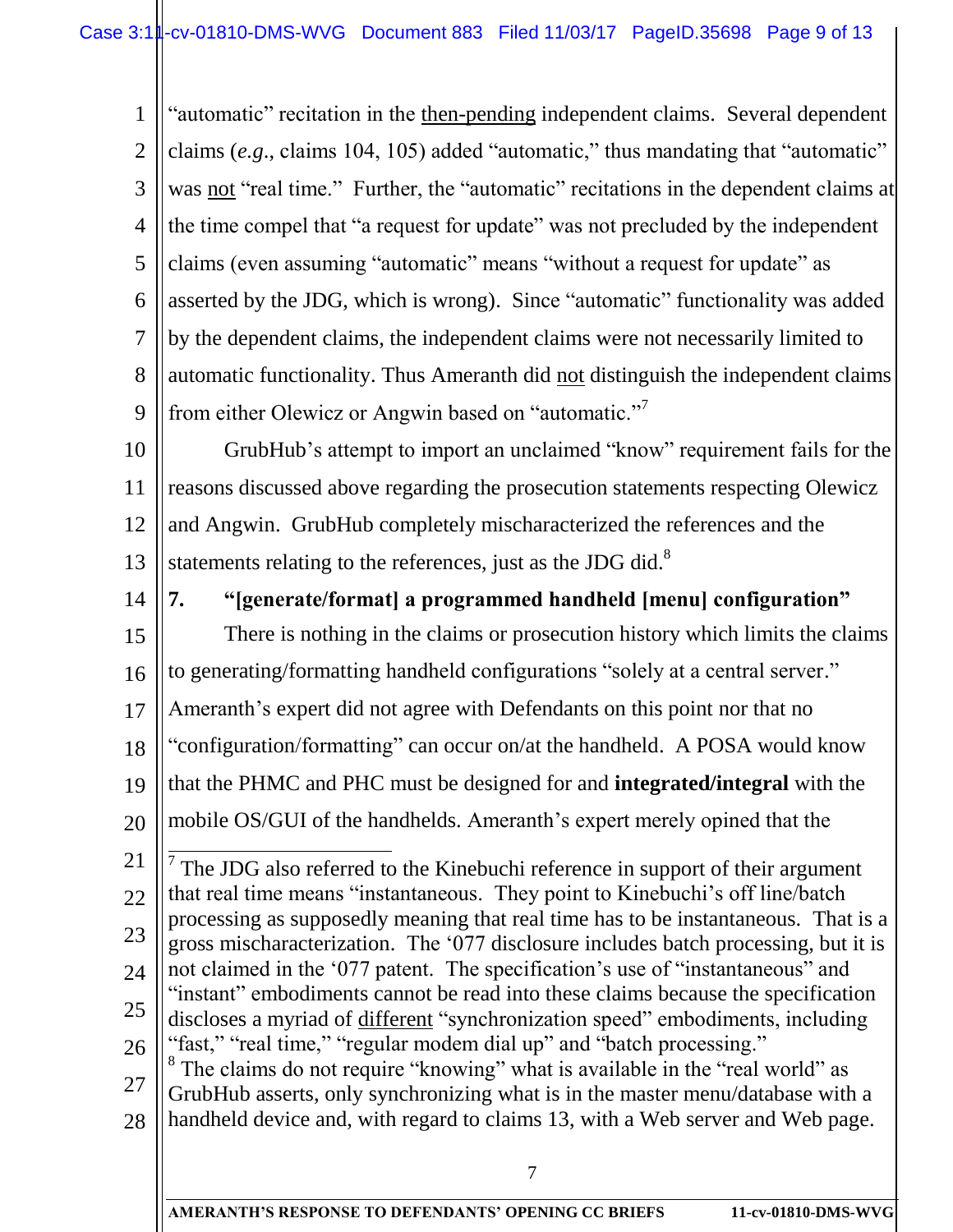1 2 3 4 5 6 7 8 9 10 11 12 claimed "programmed" functions which must be determined prior to transmission of the PHMC must be programmed prior to transmission of the PHMC. Doc. 866- 12 at 52 ¶114 ("The **claimed** PHMC/PHC is generated prior to transmission to a handheld device") (bold emphasis added). Dr. Shamos reiterated his opinions at deposition. Shamos Tr. 99-102 (Exh. 20). His focus was clearly on the *claimed* functions "programmed" prior to transmission, not a preclusion of all other functions and especially not preclusion of PHMC/PHC OS/GUI integration on/at the handhelds. Dr. Stevenson concurred. Stevenson Rough Tr. 34-38 (Exh. 25). Defendants' attempt to avoid infringement by adding unclaimed functionality is contrary to the law. If the claimed functionality to generate the PHMC is configured to occur prior to transmission of the PHMC, the pertinent limitations of the MCS are satisfied, irrespective of any other functionality in the system.

13 14 15 16 17 18 19 20 21 22 23 The JDG's reliance on arguments made against the Micros/HHT prior art is a mischaracterization. Ameranth's prosecution and CBM arguments on Micros was that it required a "manual" and "dual" configuration effort, *i.e*., entirely separate programming of a menu structure on a handheld device versus a standard menu displayed on a standard PC screen.<sup>9</sup> Again, while recited MCS "programmed" functions must be "programmed" prior to transmission, that does not preclude the PHMC from integrating its "programming" with the handheld device OS/GUI to enable that configuration to be integrated with the known functionality of the handheld device, and does not preclude *any* configuration or formatting whatsoever on the handheld device after transmission. The JDG generalize from the requirement that "programmed" functionality must occur prior to transmission

24

25 26 27 28  $\frac{1}{2}$  $9^9$  Doc. 865-19 at 29 ¶ 67 ("Ameranth's argument against the Micros HHT during prosecution was directed only against 'manual' programming/generation by a human 'programmer/operator' on the Micros HHT itself. Ameranth's inventions eliminated the 'dual menu programming' requirement of Micros and other such prior art systems. This did not preclude some PHMC/PHC 'integration' with the GUI and other features of the mobile OS on the handhelds").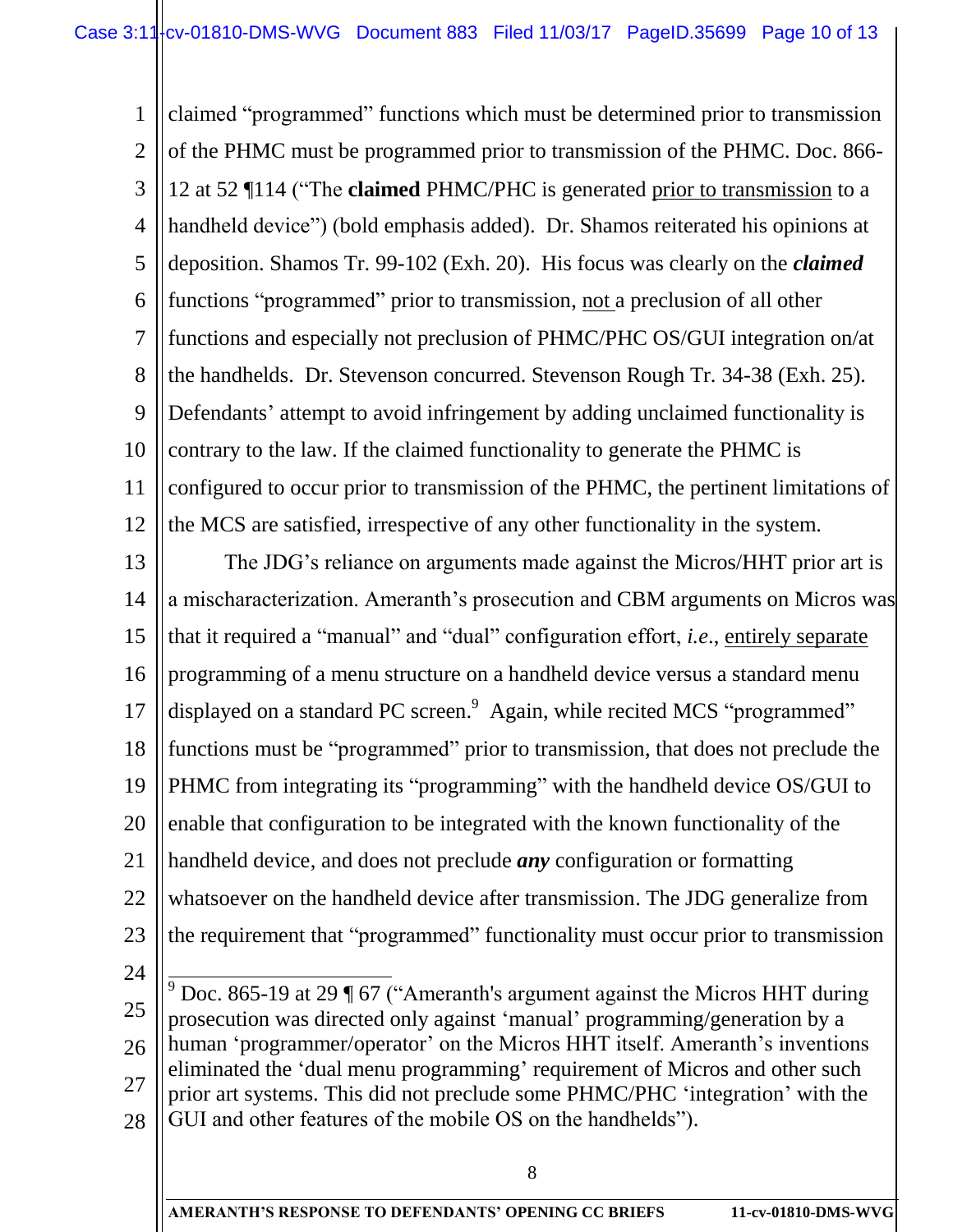1 2 3 4 of the PHMC to the conclusion that nothing happens to the PHMC when it is received on the handheld device. That is incorrect. The PHMC is "*programmed* for display on**"** the handheld device, and that "programming," including its intended integration with the handheld OS/GUI, cannot be read out of the claims.

5 6 7 8 9 10 11 12 13 The JDG argument on "optimization" is not readily fathomable, but there is no "optimization" requirement in the claims. Moreover, optimization of a configuration would not mean producing the "perfect" or "final" configuration. It would merely mean performing the claim functions. "Optimized and suitable for" did not mean "perfect" or "final," it simply meant that the PHMC was generated for display on a handheld device. The only reasonable inference to be drawn from Ameranth's use of "unique to," "appropriate for" and "distinctive to," as referenced by the JDG (Doc. 866 at 20), was that the PHMC was generated for particular handheld device characteristics–not that nothing else could be done to it.

14

#### **8. "menu configuration software"**

15 16 17 18 19 20 21 22 23 24 25 The JDG attempt to reduce this element to generic "software." It is not simply "software," and "menu configuration" are not nonce words. Stevenson 8-25-17 Dec. at 12-14 (Exh. 23). A POSA would recognize the MCS as a specific kind of menu generation software structure. Shamos Tr. 136-38, 141-42 (Exh. 20). As discussed above with regard to the CCS, the JDG's cases are off the mark. Their citation to generic "modifiers" is irrelevant to this element. Nor is a "stepby-step" algorithm required. The recited MCS would have been understood by a POSA to have a sufficiently definite meaning as the name for structure. Shamos Tr. 136-40; *see also* Exh. 23 at 13-14. Further, Dr. Franz admitted that the MCS is "well described" in the patent and "I would call that menu configuration" (Franz Tr. 139 (Exh. 21)), thus eviscerating the JDG's entire argument.<sup>10</sup>

26

27 28  $\frac{1}{1}$ Dr. Franz applied an incorrect analysis based on his belief that the claims must provide a specific software "mapping." Exh. 21 at 143. He thus believes incorrectly that every software recitation must define precise line by line code.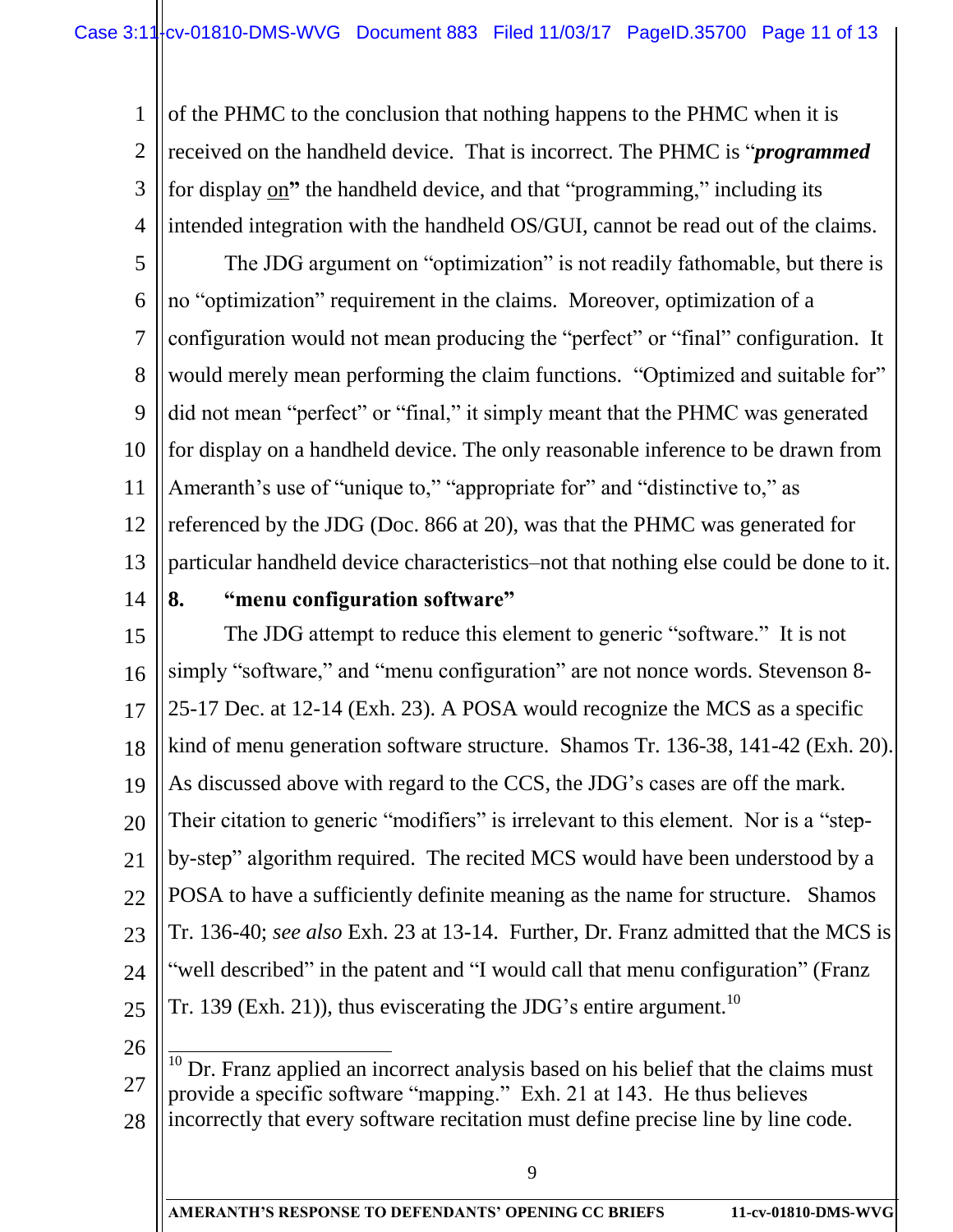1 2 3 4 5 6 Ameranth's Opening Brief and supporting Declaration of Dr. Shamos demonstrate that a POSA would recognize from the interconnections and requirements between the recited software and hardware elements that definite structure is conveyed by the claims. This is in addition to Dr. Shamos's explanation that MCS is not a nonce word, but rather conveys a specific structure in and of itself. Shamos Tr. 136-38, 141-42 (Exh. 20).

7 8 9 10 The MCS element is not governed by Section 112(6). However, even if it were, the element and its claim-defined structure and function, as explained above in regard to the CCS element, are clearly supported by corresponding structure found throughout the specification.

11

## **9. "cascaded sets of linked graphical user interface screens"**

12 13 14 15 16 17 18 19 20 21 22 23 24 The JDG's argument that "cascaded screens" must be "overlapping" and "offset" is based on their citations to definitions of "cascading *windows*," not *screens*. They are not the same as explained by Dr. Shamos. Doc. 865-19 at ¶¶ 81-85. The specification is filled with description of handheld device display "screens"–which are not "windows" on a screen. Doc. 865-7 at 1:58-62; 3:51-52, 60-64; 4:44; 5:48-49 ("a window displayed on a computer display screen"); 7:51- 52 ("windows on the screen"). Further, the specification discloses linked screens without a requirement for "overlapping." *E.g., id.* at 11:33-44. The "offset" argument likewise relies on the same attempt to equate "screens" to "windows." The JDG has provided nothing to warrant importation of an incorrect, inapplicable, extrinsic definition contrary to the express teaching of the patent. **10. "customized display layout"** Ameranth agrees with the JDG that construction is unnecessary. Hyatt's

25 26 27 28 assertion that Ameranth defined the claim scope to "not require scrolling" (Doc. 870 at 5) is incorrect. Ameranth said only that the claims "eliminate the need to *rely entirely* on scrolling." *Id.* at 4. Nothing Ameranth said during prosecution or the CBMs is inconsistent with scrolling if the other claim recitations are met.